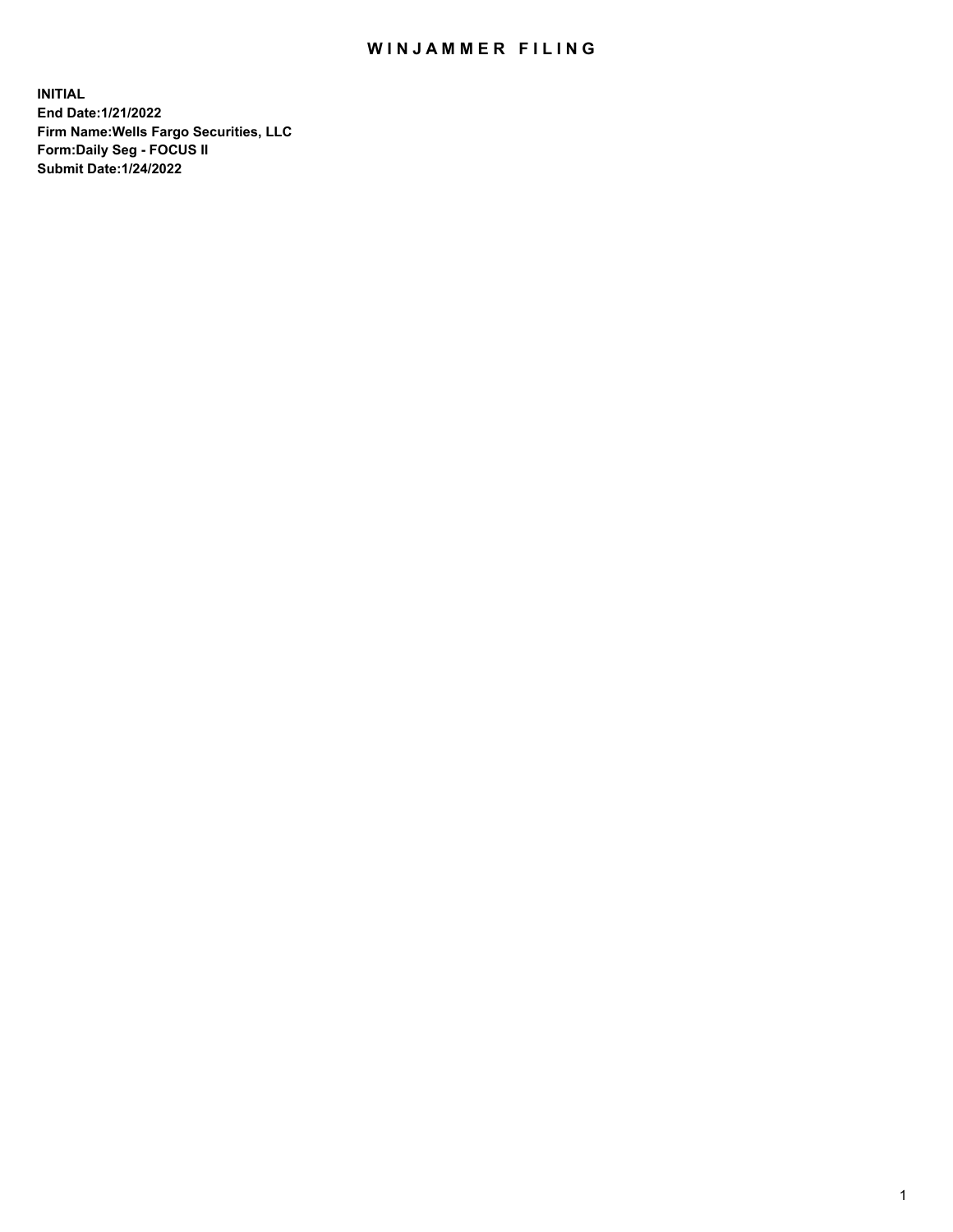**INITIAL End Date:1/21/2022 Firm Name:Wells Fargo Securities, LLC Form:Daily Seg - FOCUS II Submit Date:1/24/2022 Daily Segregation - Cover Page**

| Name of Company                                                                                                                                                                                                                                                                                                                | <b>Wells Fargo Securities LLC</b>                          |
|--------------------------------------------------------------------------------------------------------------------------------------------------------------------------------------------------------------------------------------------------------------------------------------------------------------------------------|------------------------------------------------------------|
| <b>Contact Name</b>                                                                                                                                                                                                                                                                                                            | <b>James Gnall</b>                                         |
| <b>Contact Phone Number</b>                                                                                                                                                                                                                                                                                                    | 917-699-6822                                               |
| <b>Contact Email Address</b>                                                                                                                                                                                                                                                                                                   | james.w.gnall@wellsfargo.com                               |
| FCM's Customer Segregated Funds Residual Interest Target (choose one):<br>a. Minimum dollar amount: ; or<br>b. Minimum percentage of customer segregated funds required:% ; or<br>c. Dollar amount range between: and; or<br>d. Percentage range of customer segregated funds required between:% and%.                         | 115,000,000<br><u>0</u><br>0 <sub>0</sub><br>00            |
| FCM's Customer Secured Amount Funds Residual Interest Target (choose one):<br>a. Minimum dollar amount: ; or<br>b. Minimum percentage of customer secured funds required:%; or<br>c. Dollar amount range between: and; or<br>d. Percentage range of customer secured funds required between:% and%.                            | 30,000,000<br><u>0</u><br>0 <sub>0</sub><br>0 <sub>0</sub> |
| FCM's Cleared Swaps Customer Collateral Residual Interest Target (choose one):<br>a. Minimum dollar amount: ; or<br>b. Minimum percentage of cleared swaps customer collateral required:% ; or<br>c. Dollar amount range between: and; or<br>d. Percentage range of cleared swaps customer collateral required between:% and%. | 340,000,000<br><u>0</u><br>00<br>00                        |

Attach supporting documents CH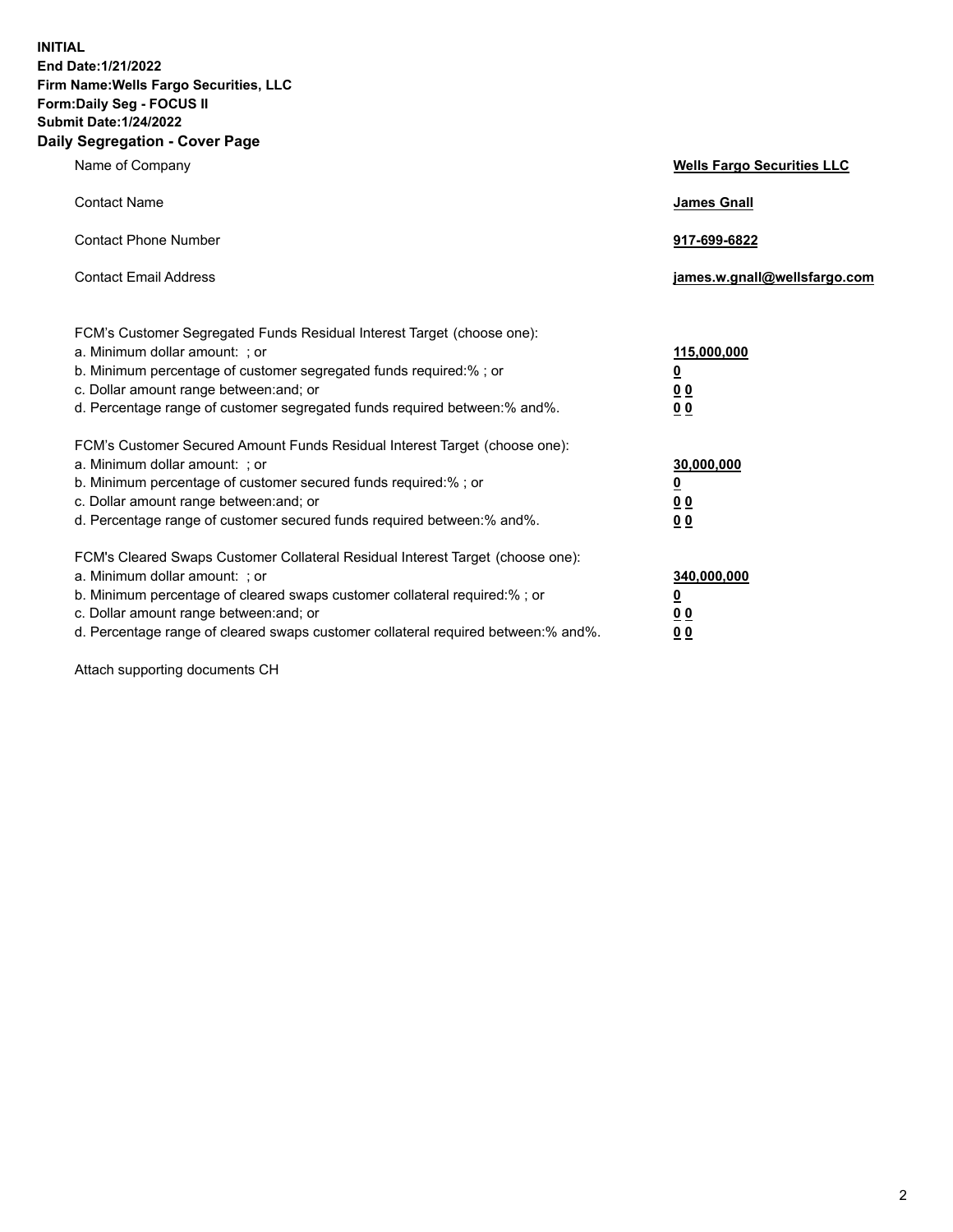**INITIAL End Date:1/21/2022 Firm Name:Wells Fargo Securities, LLC Form:Daily Seg - FOCUS II Submit Date:1/24/2022**

## **Daily Segregation - Secured Amounts**

|                | Foreign Futures and Foreign Options Secured Amounts                                         |                                                         |
|----------------|---------------------------------------------------------------------------------------------|---------------------------------------------------------|
|                | Amount required to be set aside pursuant to law, rule or regulation of a foreign            | $0$ [7305]                                              |
|                | government or a rule of a self-regulatory organization authorized thereunder                |                                                         |
| 1.             | Net ledger balance - Foreign Futures and Foreign Option Trading - All Customers             |                                                         |
|                | A. Cash                                                                                     | 244,486,539 [7315]                                      |
|                | B. Securities (at market)                                                                   | 188,215,294 [7317]                                      |
| 2.             | Net unrealized profit (loss) in open futures contracts traded on a foreign board of trade   | 25,447,966 [7325]                                       |
| 3.             | Exchange traded options                                                                     |                                                         |
|                | a. Market value of open option contracts purchased on a foreign board of trade              | 3,219 [7335]                                            |
|                | b. Market value of open contracts granted (sold) on a foreign board of trade                | $-2,460$ [7337]                                         |
| 4.             | Net equity (deficit) (add lines 1.2. and 3.)                                                | 458,150,558 [7345]                                      |
| 5.             | Account liquidating to a deficit and account with a debit balances - gross amount           | 8,307,898 [7351]                                        |
|                | Less: amount offset by customer owned securities                                            | -8,293,413 [7352] 14,485 [7354]                         |
| 6.             | Amount required to be set aside as the secured amount - Net Liquidating Equity              | 458,165,043 [7355]                                      |
|                | Method (add lines 4 and 5)                                                                  |                                                         |
| 7.             | Greater of amount required to be set aside pursuant to foreign jurisdiction (above) or line | 458,165,043 [7360]                                      |
|                | 6.                                                                                          |                                                         |
|                | FUNDS DEPOSITED IN SEPARATE REGULATION 30.7 ACCOUNTS                                        |                                                         |
| 1.             | Cash in banks                                                                               |                                                         |
|                | A. Banks located in the United States                                                       | 145, 347, 266 [7500]                                    |
|                | B. Other banks qualified under Regulation 30.7                                              | 9,511,275 [7520] 154,858,541                            |
|                |                                                                                             | [7530]                                                  |
| 2.             | <b>Securities</b>                                                                           |                                                         |
|                | A. In safekeeping with banks located in the United States                                   | 138,548,211 [7540]                                      |
|                | B. In safekeeping with other banks qualified under Regulation 30.7                          | 0 [7560] 138,548,211 [7570]                             |
| 3.             | Equities with registered futures commission merchants                                       |                                                         |
|                | A. Cash                                                                                     | 4,715,171 [7580]                                        |
|                | <b>B.</b> Securities                                                                        | 59,670,254 [7590]                                       |
|                | C. Unrealized gain (loss) on open futures contracts                                         | 17,505,496 [7600]                                       |
|                | D. Value of long option contracts                                                           | 3,219 [7610]                                            |
|                | E. Value of short option contracts                                                          | -2,460 [7615] 81,891,680 [7620]                         |
| 4.             | Amounts held by clearing organizations of foreign boards of trade                           |                                                         |
|                | A. Cash                                                                                     | $0$ [7640]                                              |
|                | <b>B.</b> Securities                                                                        | $0$ [7650]                                              |
|                | C. Amount due to (from) clearing organization - daily variation                             | $0$ [7660]                                              |
|                | D. Value of long option contracts                                                           | $0$ [7670]                                              |
|                | E. Value of short option contracts                                                          | 0 [7675] 0 [7680]                                       |
| 5.             | Amounts held by members of foreign boards of trade                                          |                                                         |
|                | A. Cash                                                                                     | 3,839,422 [7700]                                        |
|                | <b>B.</b> Securities                                                                        | 180,091,812 [7710]                                      |
|                | C. Unrealized gain (loss) on open futures contracts                                         | 7,357,150 [7720]                                        |
|                | D. Value of long option contracts                                                           | $0$ [7730]                                              |
|                | E. Value of short option contracts                                                          | 0 [7735] 191,288,384 [7740]                             |
| 6.             | Amounts with other depositories designated by a foreign board of trade                      | $0$ [7760]                                              |
| 7.             | Segregated funds on hand                                                                    | $0$ [7765]                                              |
| 8.             | Total funds in separate section 30.7 accounts                                               | 566,586,816 [7770]                                      |
| 9.             | Excess (deficiency) Set Aside for Secured Amount (subtract line 7 Secured Statement         | 108,421,773 [7380]                                      |
| $\overline{A}$ | Page 1 from Line 8)                                                                         | $\sim$ $\sim$ $\sim$ $\sim$ $\sim$ $\sim$ $\sim$ $\sim$ |
|                |                                                                                             |                                                         |

- 10. Management Target Amount for Excess funds in separate section 30.7 accounts **30,000,000** [7780]
- 11. Excess (deficiency) funds in separate 30.7 accounts over (under) Management Target **78,421,773** [7785]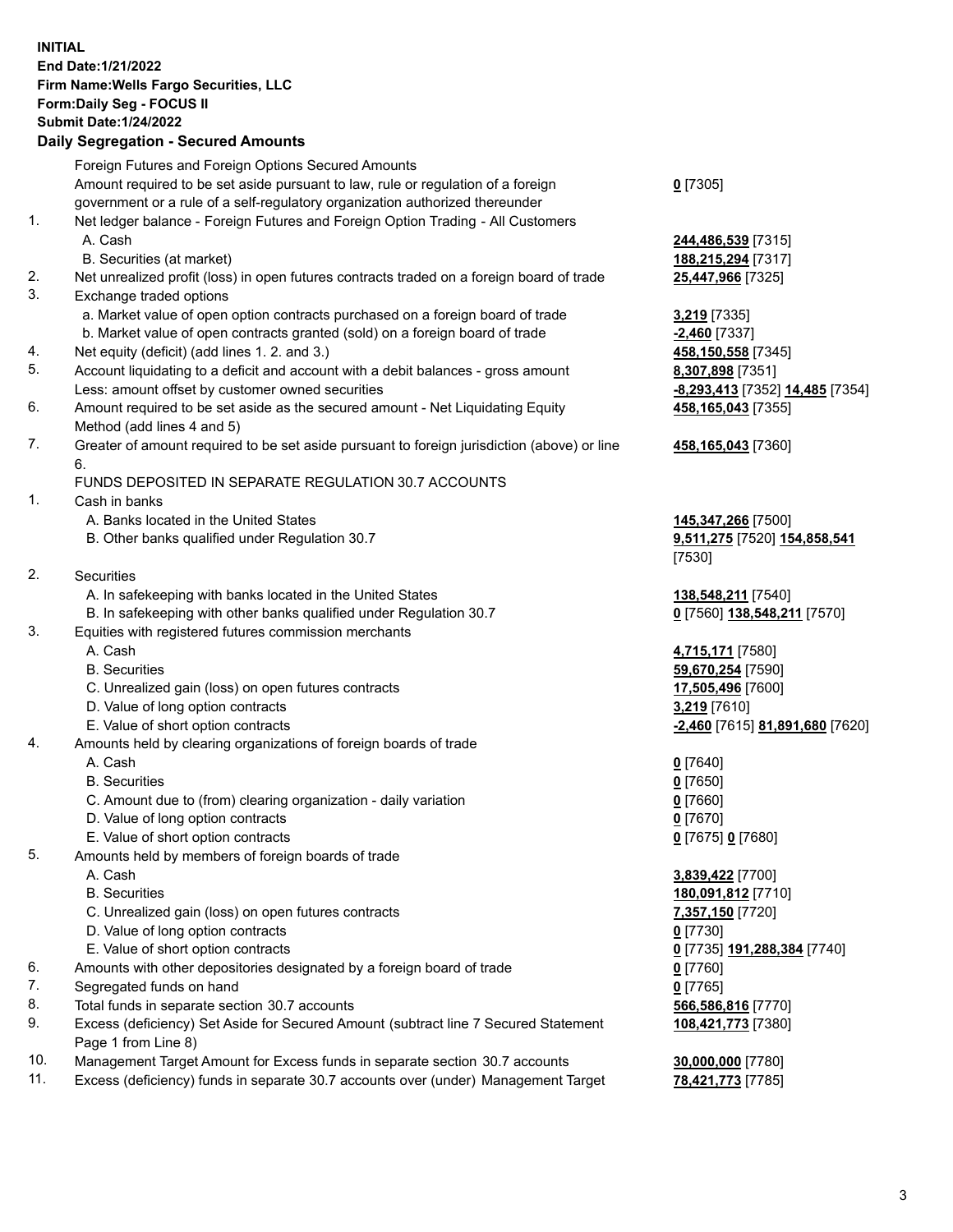**INITIAL End Date:1/21/2022 Firm Name:Wells Fargo Securities, LLC Form:Daily Seg - FOCUS II Submit Date:1/24/2022 Daily Segregation - Segregation Statement** SEGREGATION REQUIREMENTS(Section 4d(2) of the CEAct) 1. Net ledger balance A. Cash **2,961,479,498** [7010] B. Securities (at market) **1,969,464,357** [7020] 2. Net unrealized profit (loss) in open futures contracts traded on a contract market **395,595,425** [7030] 3. Exchange traded options A. Add market value of open option contracts purchased on a contract market **1,098,607,777** [7032] B. Deduct market value of open option contracts granted (sold) on a contract market **-1,100,499,341** [7033] 4. Net equity (deficit) (add lines 1, 2 and 3) **5,324,647,716** [7040] 5. Accounts liquidating to a deficit and accounts with debit balances - gross amount **165,050,939** [7045] Less: amount offset by customer securities **-165,002,145** [7047] **48,794** [7050] 6. Amount required to be segregated (add lines 4 and 5) **5,324,696,510** [7060] FUNDS IN SEGREGATED ACCOUNTS 7. Deposited in segregated funds bank accounts A. Cash **203,222,731** [7070] B. Securities representing investments of customers' funds (at market) **685,289,097** [7080] C. Securities held for particular customers or option customers in lieu of cash (at market) **92,634,458** [7090] 8. Margins on deposit with derivatives clearing organizations of contract markets A. Cash **2,701,630,608** [7100] B. Securities representing investments of customers' funds (at market) **124,596,715** [7110] C. Securities held for particular customers or option customers in lieu of cash (at market) **1,876,829,899** [7120] 9. Net settlement from (to) derivatives clearing organizations of contract markets **93,464,796** [7130] 10. Exchange traded options A. Value of open long option contracts **1,098,607,777** [7132] B. Value of open short option contracts **-1,100,499,341** [7133] 11. Net equities with other FCMs A. Net liquidating equity **0** [7140] B. Securities representing investments of customers' funds (at market) **0** [7160] C. Securities held for particular customers or option customers in lieu of cash (at market) **0** [7170] 12. Segregated funds on hand **0** [7150] 13. Total amount in segregation (add lines 7 through 12) **5,775,776,740** [7180] 14. Excess (deficiency) funds in segregation (subtract line 6 from line 13) **451,080,230** [7190] 15. Management Target Amount for Excess funds in segregation **115,000,000** [7194] 16. Excess (deficiency) funds in segregation over (under) Management Target Amount **336,080,230** [7198]

Excess